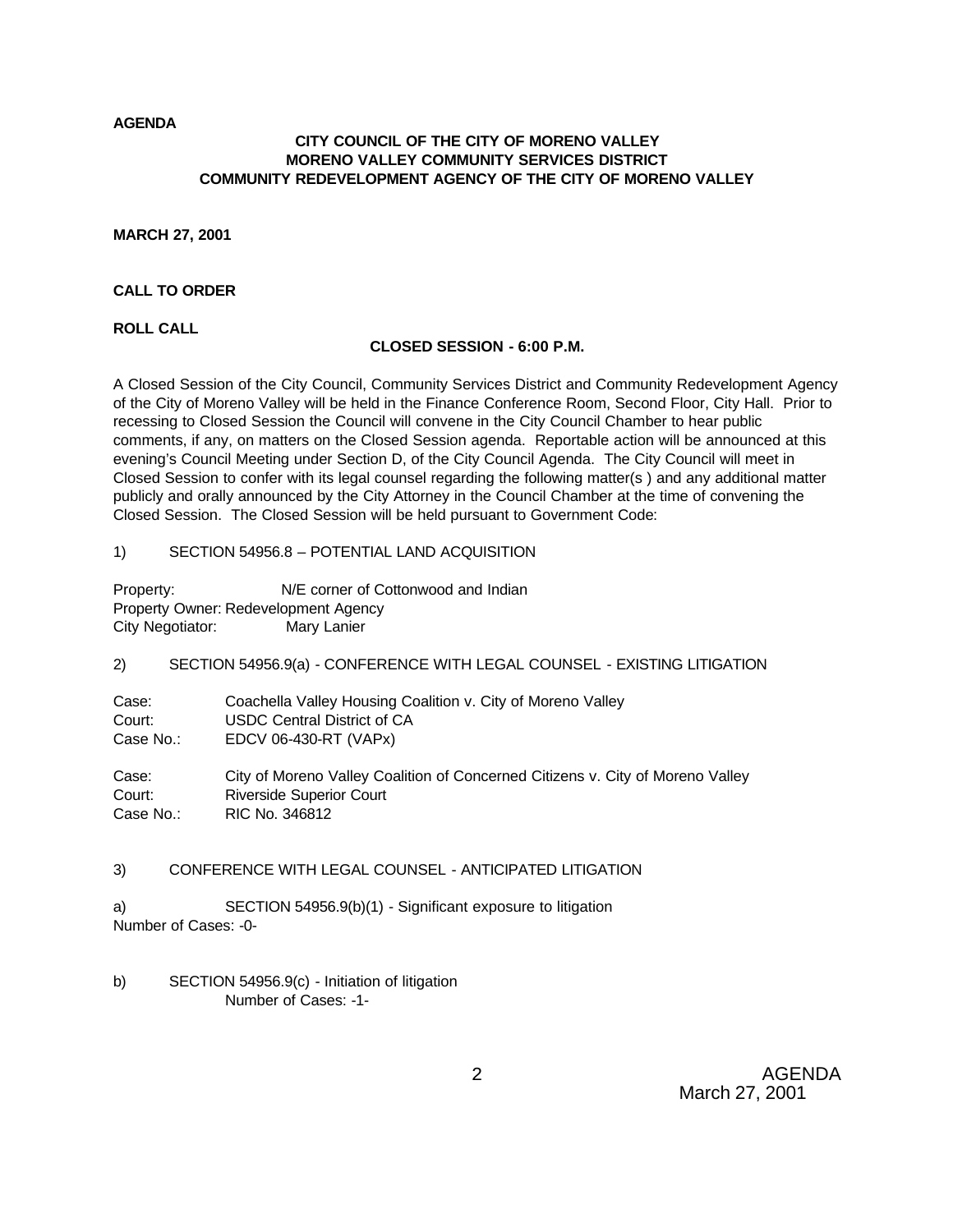### **AGENDA**

#### **JOINT MEETING OF THE CITY COUNCIL OF THE CITY OF MORENO VALLEY MORENO VALLEY COMMUNITY SERVICES DISTRICT COMMUNITY REDEVELOPMENT AGENCY OF THE CITY OF MORENO VALLEY**

#### **REGULAR MEETING - 7:00 P.M. MARCH 27, 2001**

• **CALL TO ORDER** (Joint Meeting of the City Council of the City of Moreno Valley, Moreno Valley Community Services District, and the Community Redevelopment Agency of the City of Moreno Valley actions taken at the Joint Meeting are those of the Agency indicated on each Agenda item)

- **PLEDGE OF ALLEGIANCE**
- **INVOCATION** Pastor David Miller, Lord of Life Lutheran Church
- **ROLL CALL**
- **INTRODUCTIONS**
- **SPECIAL PRESENTATIONS**

• PUBLIC COMMENTS **ON ANY SUBJECT NOT ON THE AGENDA** UNDER THE JURISDICTION OF THE CITY COUNCIL (COMMENTS NOT CONCLUDED BY 7:30 P.M. WILL BE HEARD PRIOR TO CITY COUNCIL CLOSING COMMENTS AT THE END OF THE AGENDA)

There is a three-minute time limit per person. Please complete and submit a PINK speaker slip to the Bailiff.

• PUBLIC COMMENTS **ON MATTERS ON THE AGENDA** WILL BE TAKEN UP AS THE ITEM IS CALLED FOR BUSINESS, BETWEEN STAFF'S REPORT AND CITY COUNCIL DELIBERATION (SPEAKER SLIPS MAY BE TURNED IN UNTIL THE ITEM IS CALLED FOR BUSINESS.)

There is a three-minute time limit per person and a 15-minute time limit per agenda item. The 15-minute limit may be waived. Please complete and submit a BLUE speaker slip to the Bailiff.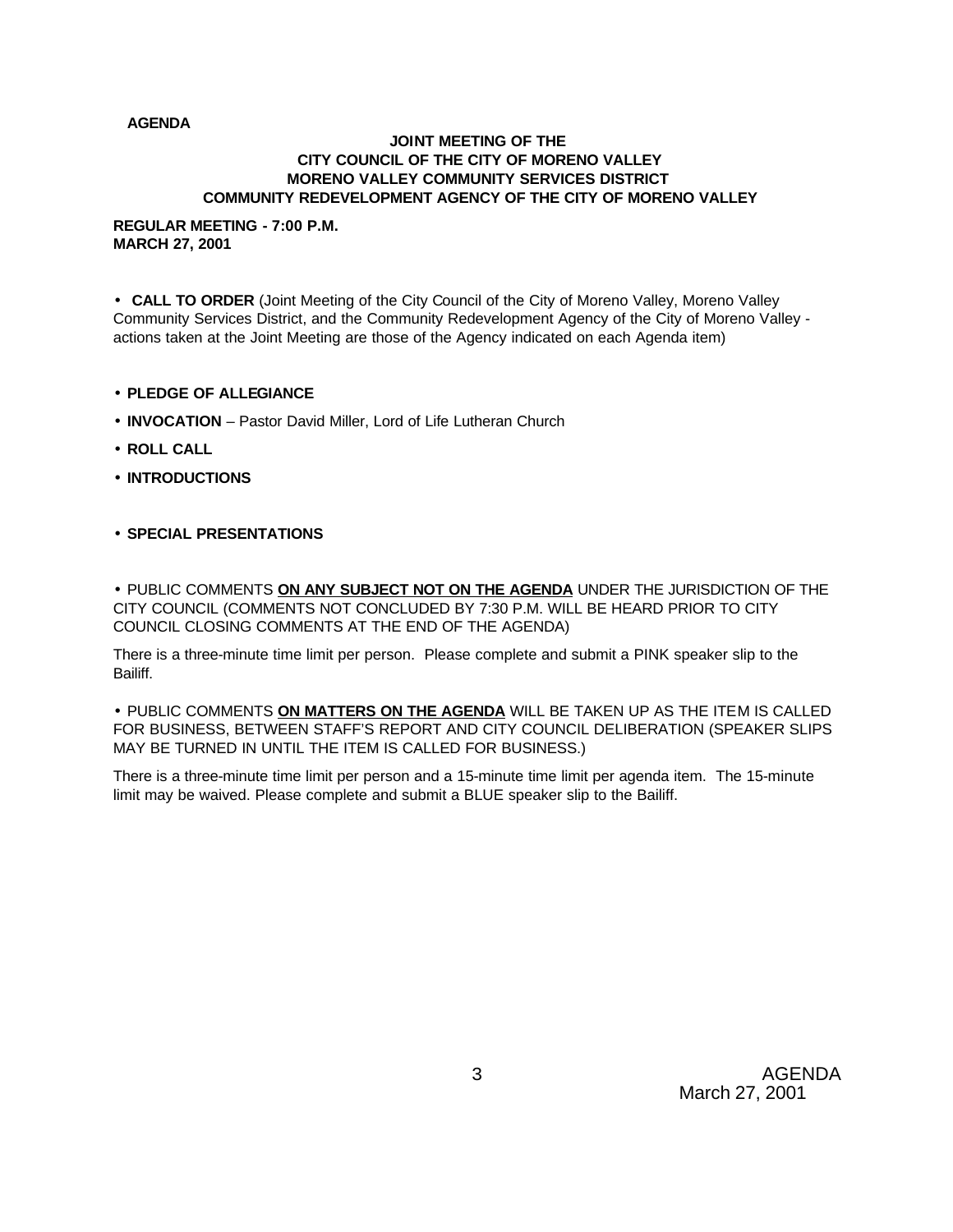## • **JOINT CONSENT CALENDARS (SECTIONS A-C) OF THE CITY COUNCIL OF THE CITY OF MORENO VALLEY, MORENO VALLEY COMMUNITY SERVICES DISTRICT, AND COMMUNITY REDEVELOPMENT AGENCY OF THE CITY OF MORENO VALLEY**

All items listed under the Consent Calendars are considered to be routine and non-controversial, and may be enacted by one motion unless a member of the Council, Community Services District, or Redevelopment Agency requests that an item be removed for separate action. The motion to adopt the Consent Calendars is deemed to be a separate motion by each Agency and shall be so recorded by the City Clerk. Items withdrawn for report/discussion will be heard after public hearing items.

## **A. CONSENT CALENDAR** - **CITY COUNCIL**

## A1. ORDINANCES - FIRST READING BY TITLE ONLY

Recommendation: Waive reading of all Ordinance Introductions and read by title only.

A2. REQUEST TO ADVERTISE FOR BIDS, PROJECT NO. 98-92774-2, MYERS AVENUE IMPROVEMENTS FROM HEACOCK ST. TO PERRIS BLVD.; AND TRACT 22139, TRACT 24478, AND PLOT PLAN 1338 STREET IMPROVEMENTS (Report of: Director of Public Works/City Engineer)

Recommendation: Adopt the Plans and Specifications that are on file in the office of the Public Works Director and authorize the Acting City Clerk to advertise the project for bids.

A3. ACCEPTANCE OF OPTION TO PURCHASE AND EXECUTION OF QUITCLAIM DEED CONVEYING TITLE TO THE OLD MORENO SCHOOL (28780 ALESSANDRO BOULEVARD) (Report of: Director of Parks and Recreation)

Recommendation: Accept the Option to Purchase the subject property known as the Old Moreno School made by Frank Cruz and Henri J. Rahmon and authorize the Mayor to execute the Quitclaim Deed and other documents as may be required to transfer the City's interest in the subject property to the buyer.

A4. APPROVAL OF FINAL MAP 28568 – SINGLE FAMILY RESIDENTIAL PROJECT, AND ACCEPT AGREEMENT & BONDS FOR PUBLIC RIGHT-OF-WAY IMPROVEMENTS – NORTH SIDE OF JOHN F. KENNEDY DRIVE, EAST OF MORENO BEACH DRIVE (RYLAND HOMES) (Report of: Director of Public Works/City Engineer)

Recommendation: Approve Final Map 28568, authorize City Clerk to sign the map and transmit said map to the County Recorder's Office for recordation; accept the bonds and Agreements for Public Improvements; authorize the Mayor to execute the agreement and direct the City Clerk to forward the signed agreement to the County Recorder's Office for recordation.

A5. MINUTES – REGULAR MEETING OF MARCH 13, 2001 (Report of: Assistant City Clerk) Recommendation: Approve as submitted.

A6. POLICE ENFORCEMENT MOTORCYCLE - AWARD OF CONTRACT (Report of: Chief of Police) Recommendation: Award the purchase of (4) four fully equipped BMW R 1100 RT-P Police Enforcement Motorcycles to A & S BMW Motorcycles, (this award will "piggyback" the state CHP contract), and authorize the Finance Director to issue a purchase order to A & S BMW Motorcycles in the amount of \$81,985.

A7. RESOLUTION NO. 2001-11, APPROVING TEMPORARY BUSINESS LICENSE FEE RELATIVE TO FARMER'S MARKET AND FAMILY FESTIVAL AT TOWNGATE MALL (Report of: Director of Finance/City Treasurer)

Recommendation: Adopt Resolution No. 2001-11, approving a temporary business license processing fee of \$5.00 per day for participating vendors relative to the Farmer's Market and Family Festival being held at Towngate Mall from April 6, 2001 through September 28, 2001.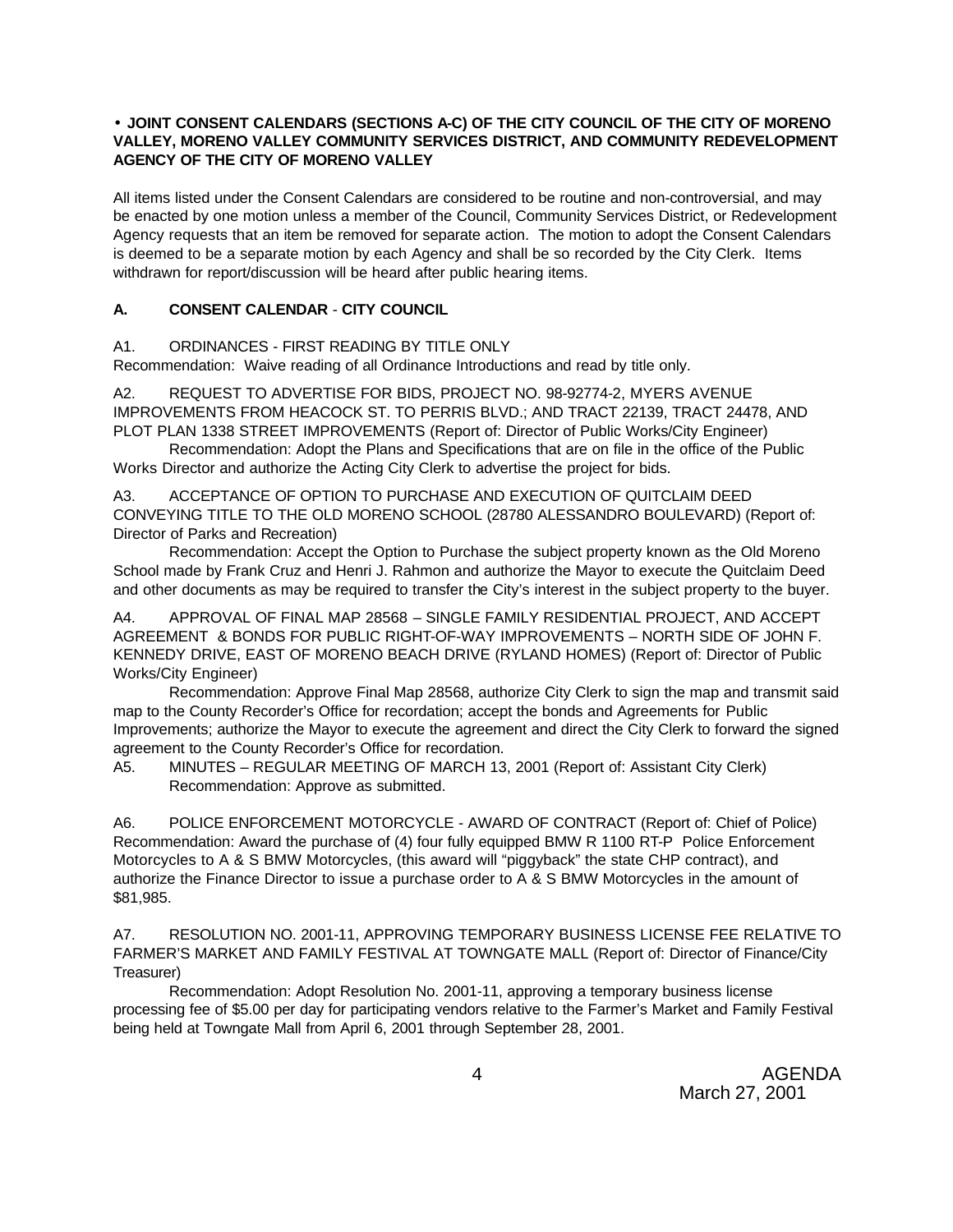### Resolution No. 2001-11

A Resolution of the City Council of the City of Moreno Valley, California, Establishing a Temporary Business License Fee for Participating Vendors Relative to the Farmer's Market and Family Festival at Towngate Mall

A8. WARRANT REGISTERS – FEBRUARY 28, 2001 (Report of: Director of Finance/City Treasurer)

Recommendation: Adopt Resolution No. 2001-12, approving the Warrant Registers, dated February 2001, approving the Warrant Registers, including wire transfers, dated February, 2001 in the total amount of \$8,597,391.15.

#### Resolution No. 2001-12

A Resolution of the City Council of the City of Moreno Valley, Approving the Warrant Registers, Dated February 28, 2001

A9. PA 98-0041 – Amendment to Agreement for Public Improvements (Time Extension) – 21942 Alessandro Blvd. (Report of: Director of Public Works/City Engineer)

Recommendation: Authorize the Mayor to execute the Amendment to Agreement for Public Improvements

## **B. CONSENT CALENDAR** - **COMMUNITY SERVICES DISTRICT**

### B1. ORDINANCES - FIRST READING BY TITLE ONLY

Recommendation: Waive reading of all Ordinance Introductions and read by title only.

B2. MINUTES – REGULAR MEETING OF MARCH 13, 2001 (Report of: Acting City Clerk) Recommendation: Approve as submitted.

### **C. CONSENT CALENDAR** - **COMMUNITY REDEVELOPMENT AGENCY**

## C1. ORDINANCES - FIRST READING BY TITLE ONLY

Recommendation: Waive reading of all Ordinance Introductions and read by title only.

C2. MINUTES – REGULAR MEETING OF MARCH 13, 2001 (Report of: Acting City Clerk) Recommendation: Approve as submitted

# **D. REPORT OF ACTION FROM CLOSED SESSION BY CITY ATTORNEY, IF ANY**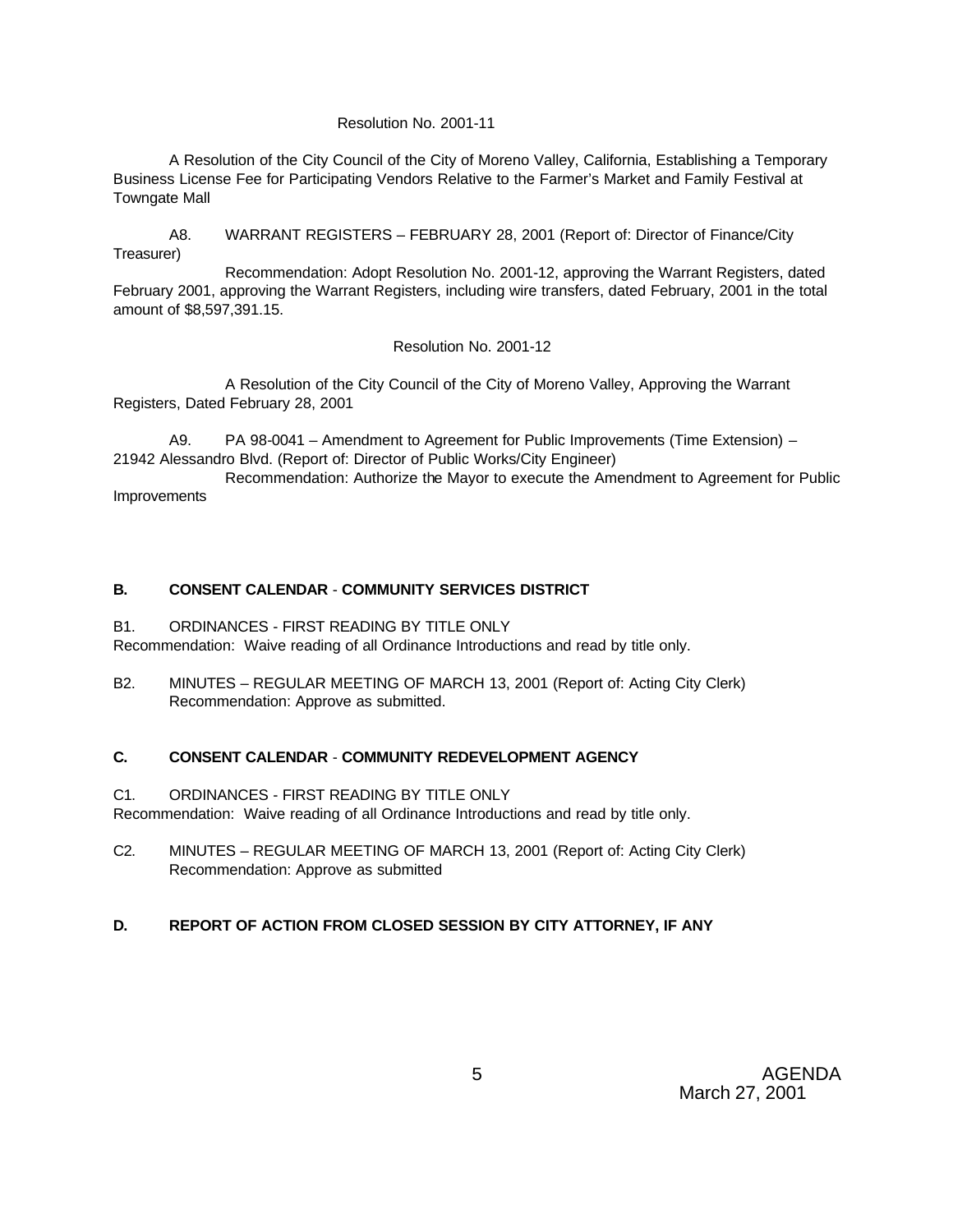# **E. PUBLIC HEARINGS**

Questions or comments from the public on a Public Hearing matter must be limited to five minutes per individual and must pertain to the subject under consideration.

E1. PA00-0031 (GENERAL PLAN AMENDMENT); PA00-0032 (CHANGE OF ZONE) APPLICANT: TROLL WOODPARK DEVELOPMENT; LOCATION: NORTH SIDE OF IRIS AVENUE, WEST OF OLIVER STREET (Report of: Community and Economic Development)

Recommendation: That the City Council:

1. ADOPT a Negative Declaration for PA00-0031 (General Plan Amendment) and PA00-0032 (Change of Zone);

2. APPROVE Resolution No. 2000-10, thereby approving the General Plan Amendment (PA00-0031), "Thereby Changing the Land Use Map Designation from PC (Planned Commercial) to O (Office);"

# Resolution No. 2001-10

A Resolution of the City Council of the City of Moreno Valley, California Approving a General Plan Amendment (PA00-0031), Thereby Changing the Land Use Map Designation from PC (Planned Commercial) to O (Office)

3. INTRODUCE Ordinance No. 585, thereby approving the Change of Zone (PA00-0032), "Amending the Official Zoning Atlas of said City, Changing the Zone from PD (Planned Development) to O (Office) as Illustrated on the Moreno Valley Zone Change Map for a 10.15 Acre Parcel of Land Located on the north side of Iris Avenue, just West of Oliver Street"

# Ordinance No. 585

An Ordinance of the City Council of the City of Moreno Valley, California (PA00-0032), Amending the Official Zoning Atlas of Said City, Changing the Zone from PD (Planned Development) to Office (O) as Illustrated on the Moreno Valley Zone Change Map for a 10.15 Acre Parcel of Land Located on the North Side of Iris Avenue, Just West of Oliver Street

E2. MORENO VALLEY RANCH SPECIFIC PLAN AMENDMENT NO. 6 (PA00-030) (Report of: Director of Community and Economic Development) Recommendation: That the City Council:

1. RECOGNIZE that the Moreno Valley Ranch Specific Plan Amendment No. 6 is within the scope of the Program Environmental Impact Report for the Moreno Valley Ranch Specific Plan pursuant to Section 15168 of the California Environmental Quality Act Guidelines; and,

2. INTRODUCE Ordinance 586, thereby approving the Moreno Valley Ranch Specific Plan Amendment No. 6, based on the Findings contained in the Ordinance.

Ordinance No. 586

An Ordinance of the City Council of the City of Moreno Valley, Approving Moreno Valley Ranch Specific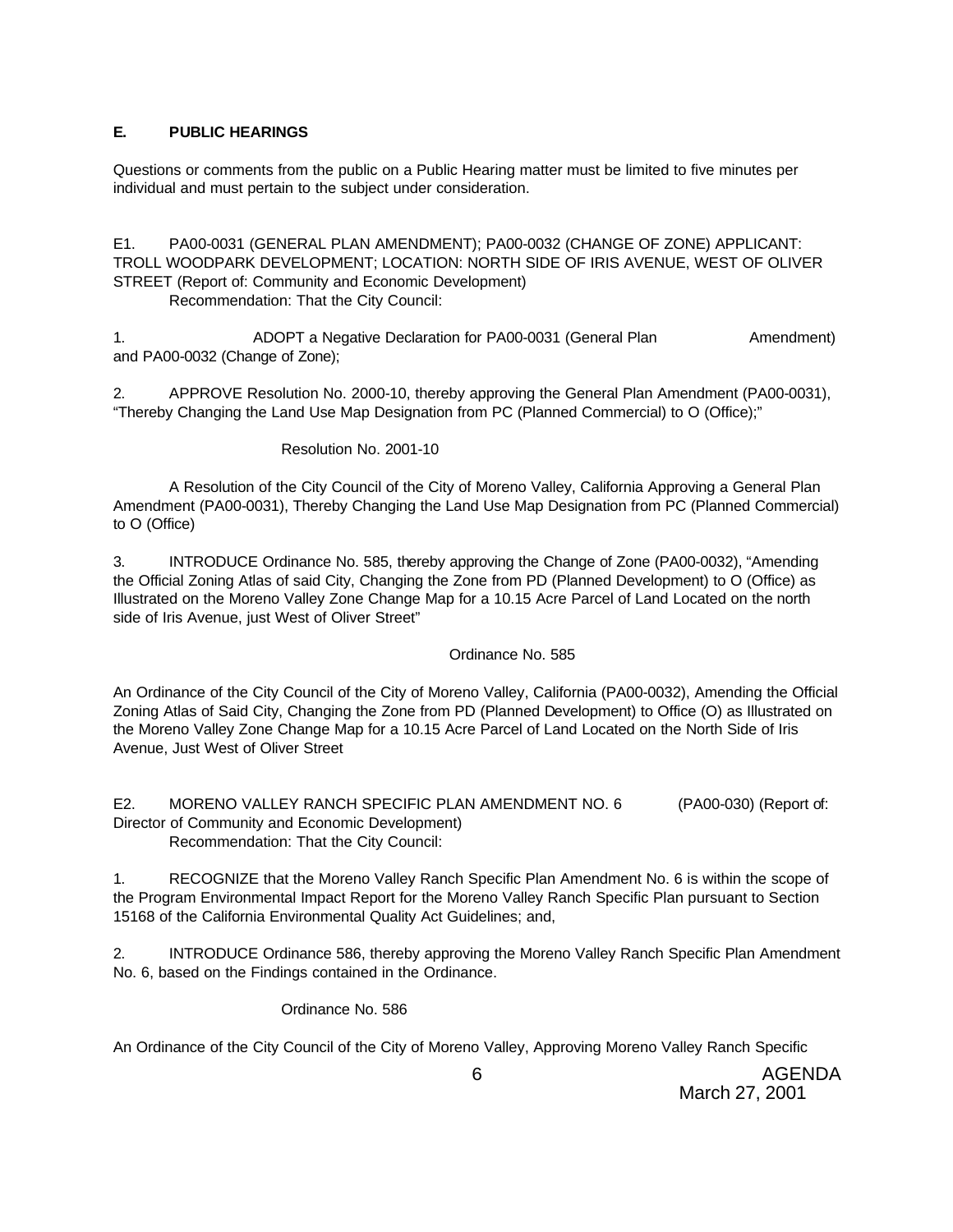Plan Amendment No. 6 and Amending the Official Zoning Atlas in Accordance with said Specific Plan Amendment, Located Generally South of Cactus Avenue, East of Kitching Street

E3. COMMUNITY DEVELOPMENT BLOCK GRANT (CDBG) FUND ALLOCATIONS AND HOME PROGRAM FUNDING SELECTIONS FOR FISCAL YEAR 2001/2002 (Report of: Director of Community and Economic Development)

Recommendation: That the City Council conduct a Public Hearing for the Community Development Block Grant (CDBG) and HOME Programs and select programs and projects for funding as part of the City's Annual Action Plan for Fiscal Year 2001/2002.

## **ITEMS REMOVED FROM CONSENT CALENDARS FOR DISCUSSION OR SEPARATE ACTION**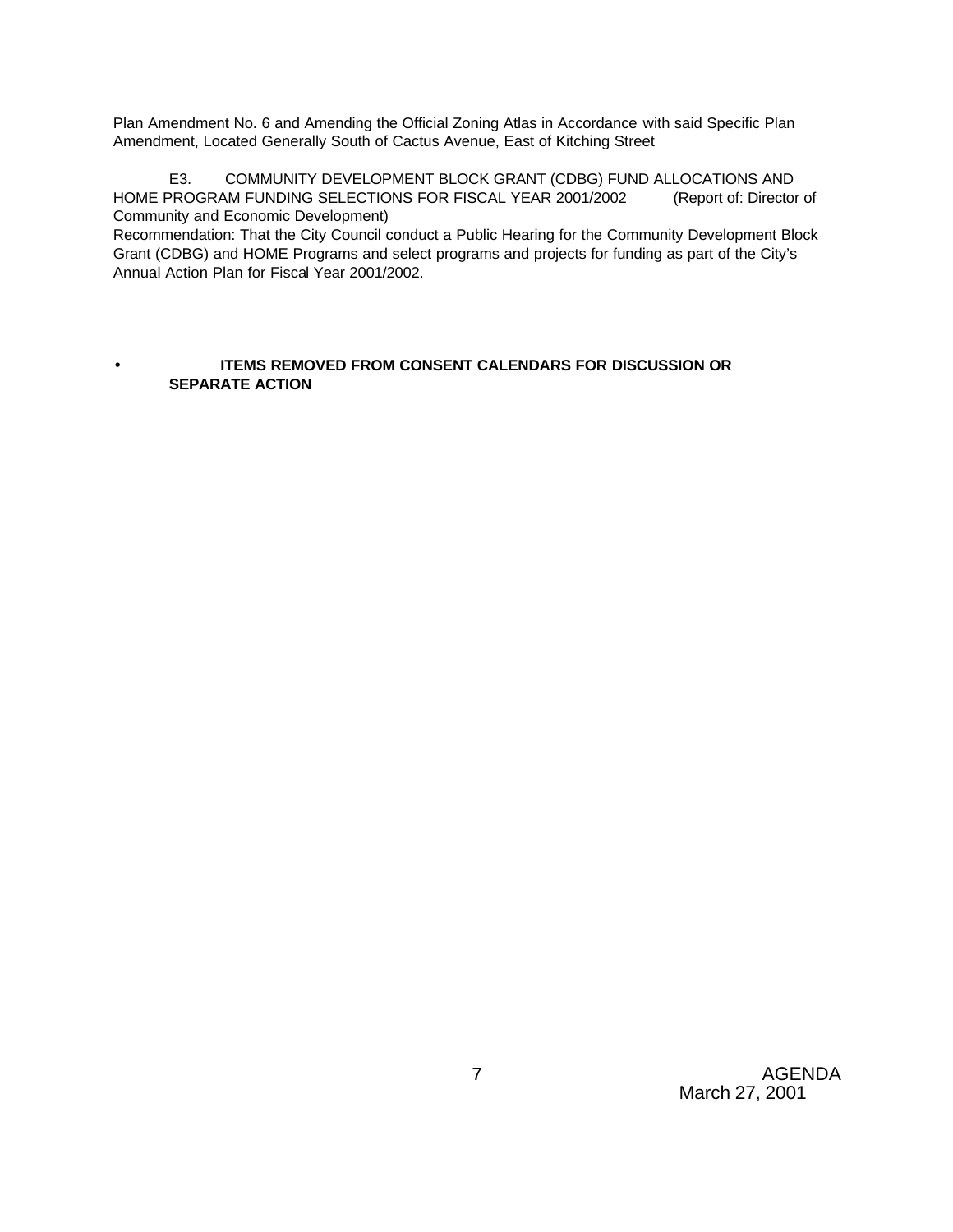# **F. REPORTS**

F1. LEGISLATIVE UPDATE (Report of: Assistant City Manager) Recommendation: That the City Council receive and file the Legislative Status Report.

F2. UPDATE ON THE YOUTH SERVICES COMMITTEE (Report of: Director of Parks and Recreation) Recommendation: That the City Council, acting in their capacity as President and Board of Directors of Moreno Valley Community Services District:

1. Endorse the Youth Services Committee in the completion of goal one, step one in the Youth Services Master Plan, which is to identify what after-school activities and organizations are currently available to youth in the City.

# **G. LEGISLATIVE ACTIONS**

ORDINANCES - 1ST READING & INTRODUCTION

G1. INTRODUCTION OF ORDINANCE REGARDING PURCHASING AND ADOPTION OF RESOLUTION ESTABLISHING MANAGEMENT SIGNATURE AUTHORITY MONETARY LIMITS (Report of: Finance Director/City Treasurer)

Recommendation: That the City Council:

1. Introduce Ordinance No. 587, amending Title 3 of the City of Moreno Valley Municipal Code by repealing and reenacting Chapter 3.12, regarding purchasing

Ordinance No. 587

 An Ordinance of the City Council of the City of Moreno Valley, Amending Title 3 of the City of Moreno Valley Municipal Code by Repealing and Reenacting Chapter 3.12, Regarding Purchasing; and

2. Adopt Resolution No. 2001-13, establishing management signature authority monetary limits as provided in Chapter 3.12 of the City of Moreno Valley Municipal Code enacting purchasing procedures. Resolution No. 2001-13

A Resolution of the City Council of the City of Moreno Valley, California, Establishing Management Signature Authority Monetary Limits as Provided in Chapter 3.12 of The City of Moreno Valley Municipal Code Enacting Purchasing Procedure

ORDINANCES - 2ND READING & ADOPTION

ORDINANCES - URGENCY ORDINANCES

**RESOLUTIONS**